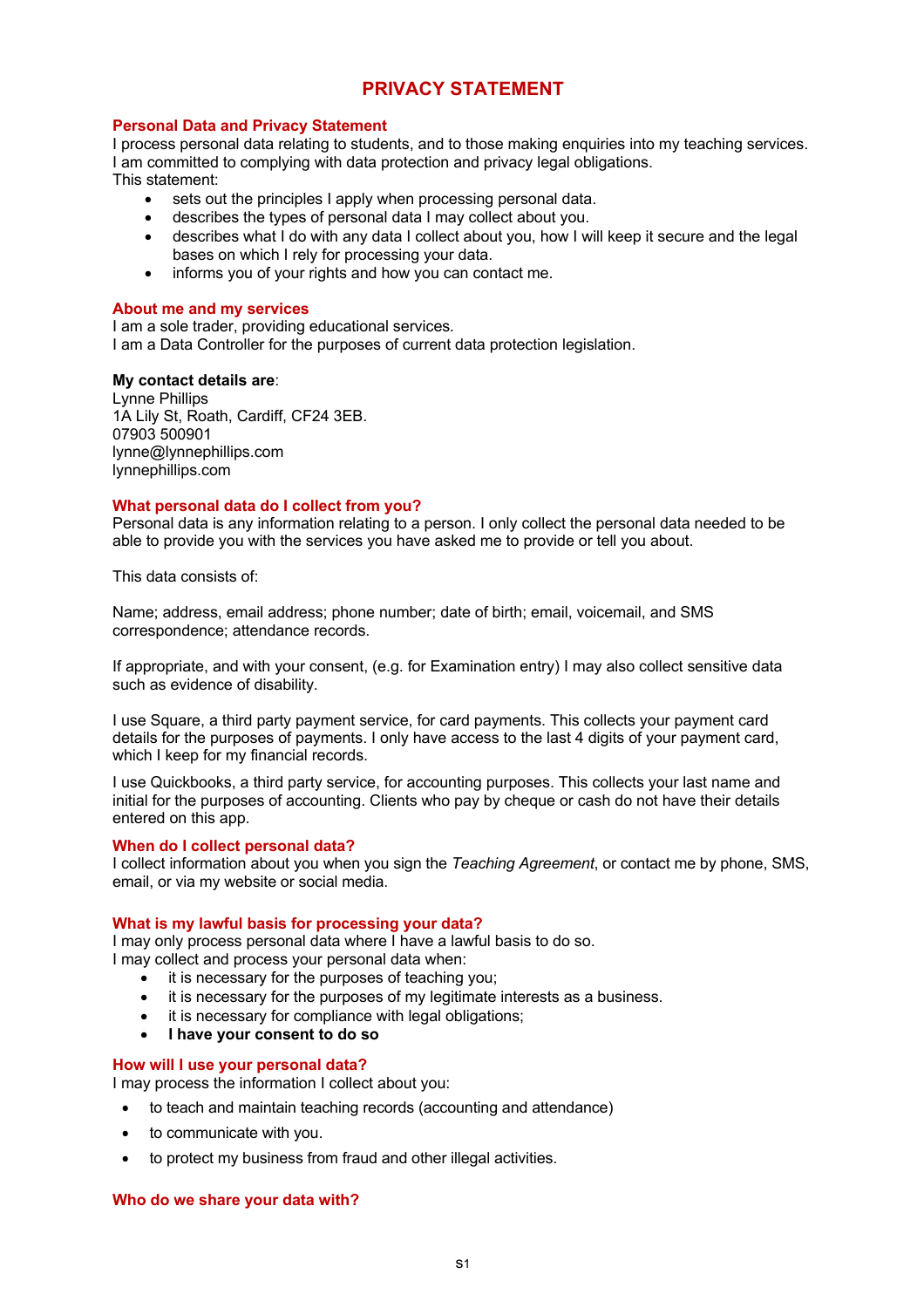When entering Examinations, your name, date of birth, and relevant disability information, is shared with Examination Boards.

If paying by card, your card details are shared with Square If paying by card or bank transfer, your surname and initial is shared with Quickbooks

In some circumstances, I may need to share your personal data with third parties (including legal or other advisers, regulatory authorities, courts and government agencies) to enable me to enforce my legal rights, or where such disclosure may be permitted or required by law. Unless I tell you otherwise, your data will not be processed outside the EEA.

# **How long will I keep your data?**

I will only keep personal data for as long as is necessary for teaching and teaching records, or for as long as I reasonably need to keep the information for the lawful business purposes or to comply with a statutory or other legal requirement.

Sensitive data is deleted with immediate effect when you cease lessons.

# **Data security**

I will take appropriate technical measures to protect your personal data against accidental or unlawful loss or alteration, or unauthorised access.

My computers and mobile devices are password protected.

Sensitive data, such as disability information, when shared via email with Examination Boards, is sent as a password protected file, with the password sent as a separate email.

# **Your rights**

You may exercise your rights by contacting me using the details in **Contact**, below. I aim to handle any requests within a reasonable period and, in any event, within one calendar month of the original request.

#### • **Right to information and access**

You have the right to be informed about what personal data I collect about you, why, on what lawful basis and what your rights are. This Privacy Statement is the key document I use to inform you about this.

You also have a right to request access to the information that I hold about you, and to receive a copy of this information, along with other information which is generally contained in this Privacy **Statement** 

• **Right to rectification**

You have the right to request that inaccurate personal data be rectified, or completed if it is incomplete.

#### • **Right to erasure and restriction**

You have the right to ask me to limit or cease processing or erase information I hold about you in certain circumstances. When responding to such requests, I will tell you how such restrictions or deletions may affect my ability to fulfil our contracts with you or otherwise affect your interests.

• **Right to object** 

You can ask me to stop using your information, where I am processing it on the basis of my legitimate interest. I will do so unless I believe I have a legitimate overriding justification to continue processing your personal data.

# • **Right to withdraw consent**

If you have given me any specific consent to use your personal data, you have the right to withdraw it any time. To withdraw consent, please email me at lynneiphillips@gmail.com

# **Complaints**

If you are unhappy with the way I process your personal data, please contact me using the information provided below. You also have the right to lodge a complaint with the Information Commissioner's Office (ICO):

Information Commissioner's Office, Wycliffe House, Water Lane, Wilmslow, Cheshire, SK9 5AF; Tel: 0303 123 1113 or 01625 545 745

https://ico.org.uk/global/contact-us/

# **Contact**

If you have any questions about this policy, or you wish to exercise any of your rights, please email me at lynne@lynnephillips.com, phone me on 07903 500901 or write to 1A Lily St, Roath, Cardiff, CF24 3EB